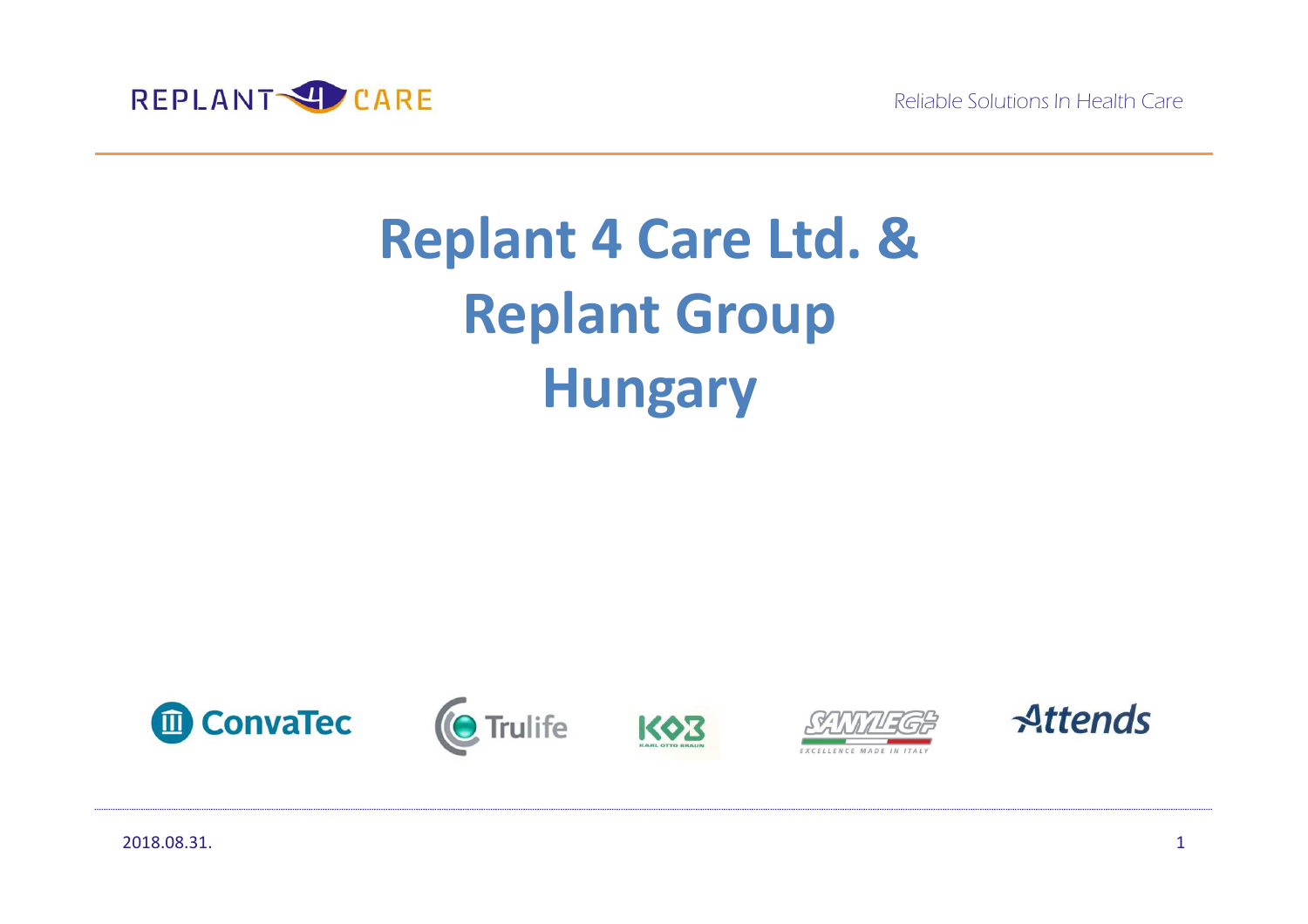

## Our mission

**"We are in those segments of the Health Care business where we can be among the first three players. We offer high quality products and unique services. We grow together with our partners."**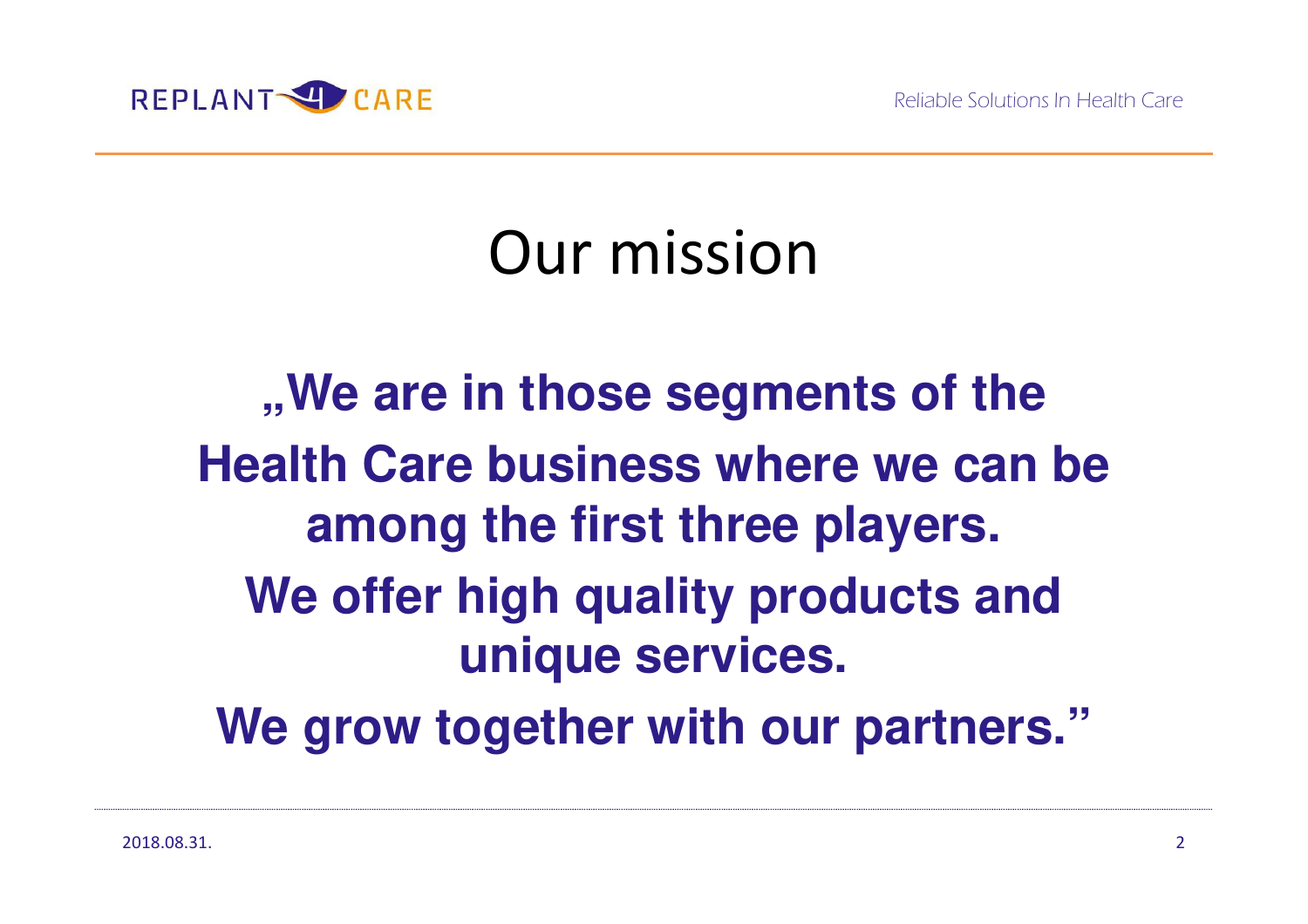

## Hungary – within the Central-Eastern European region

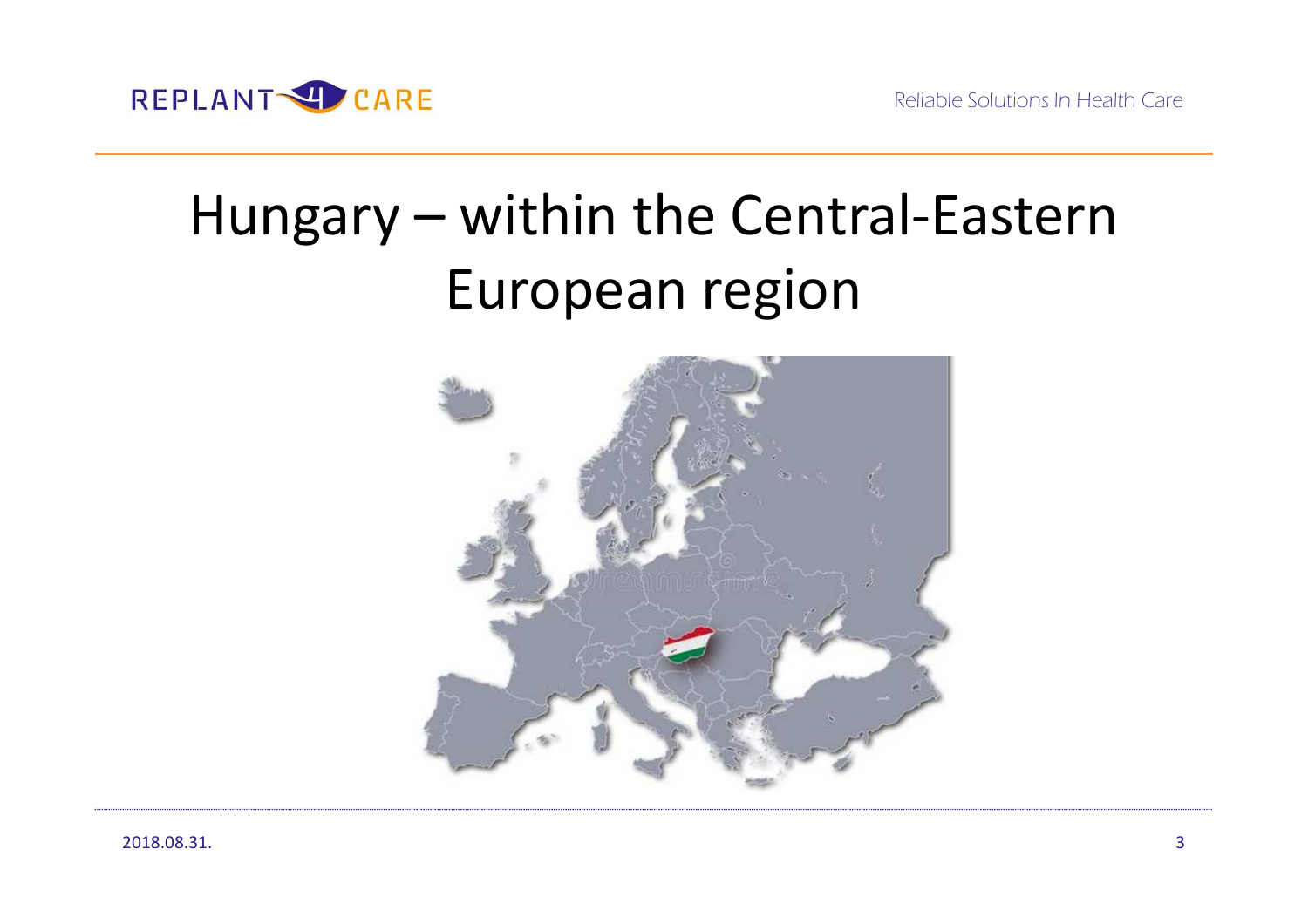

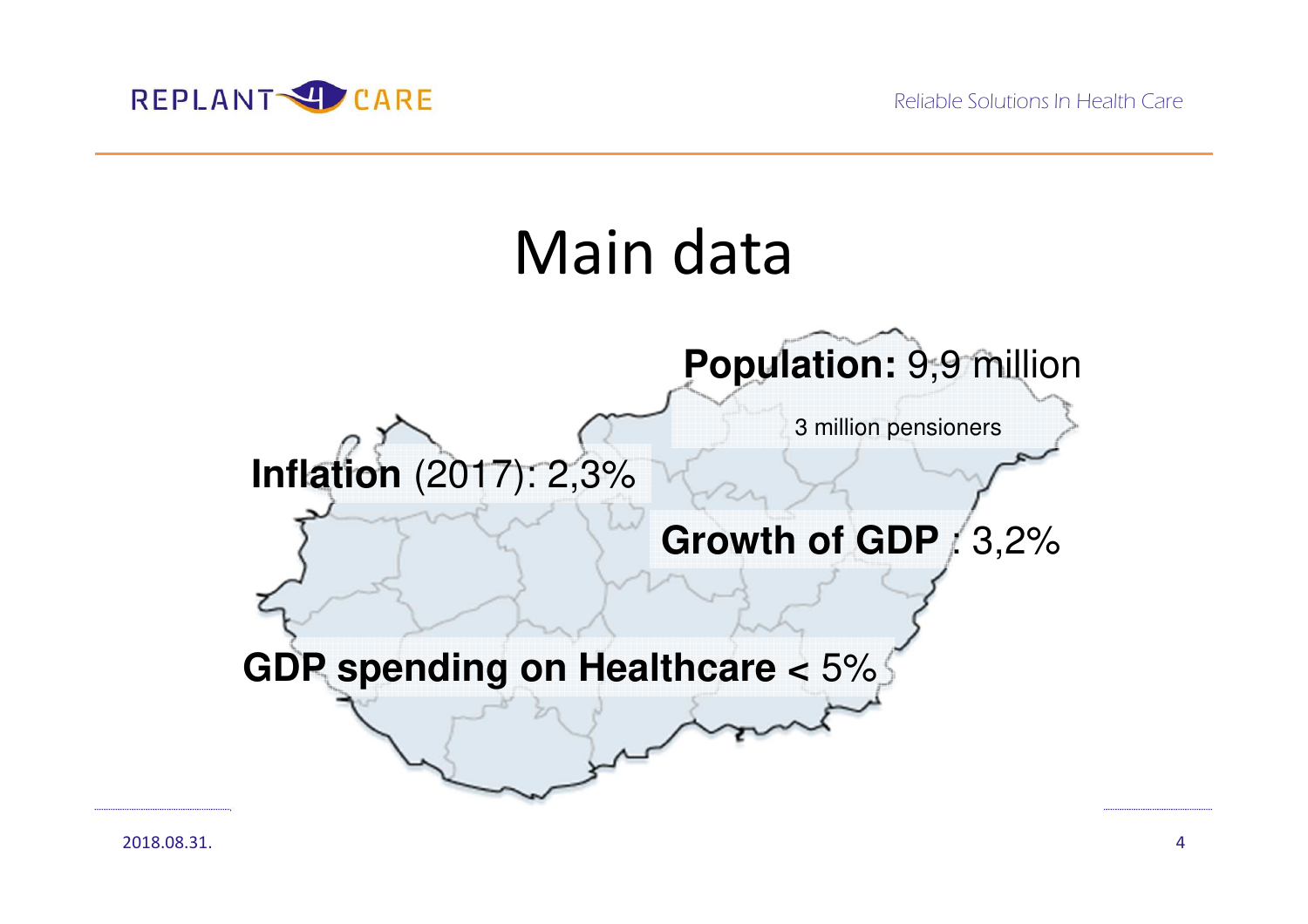



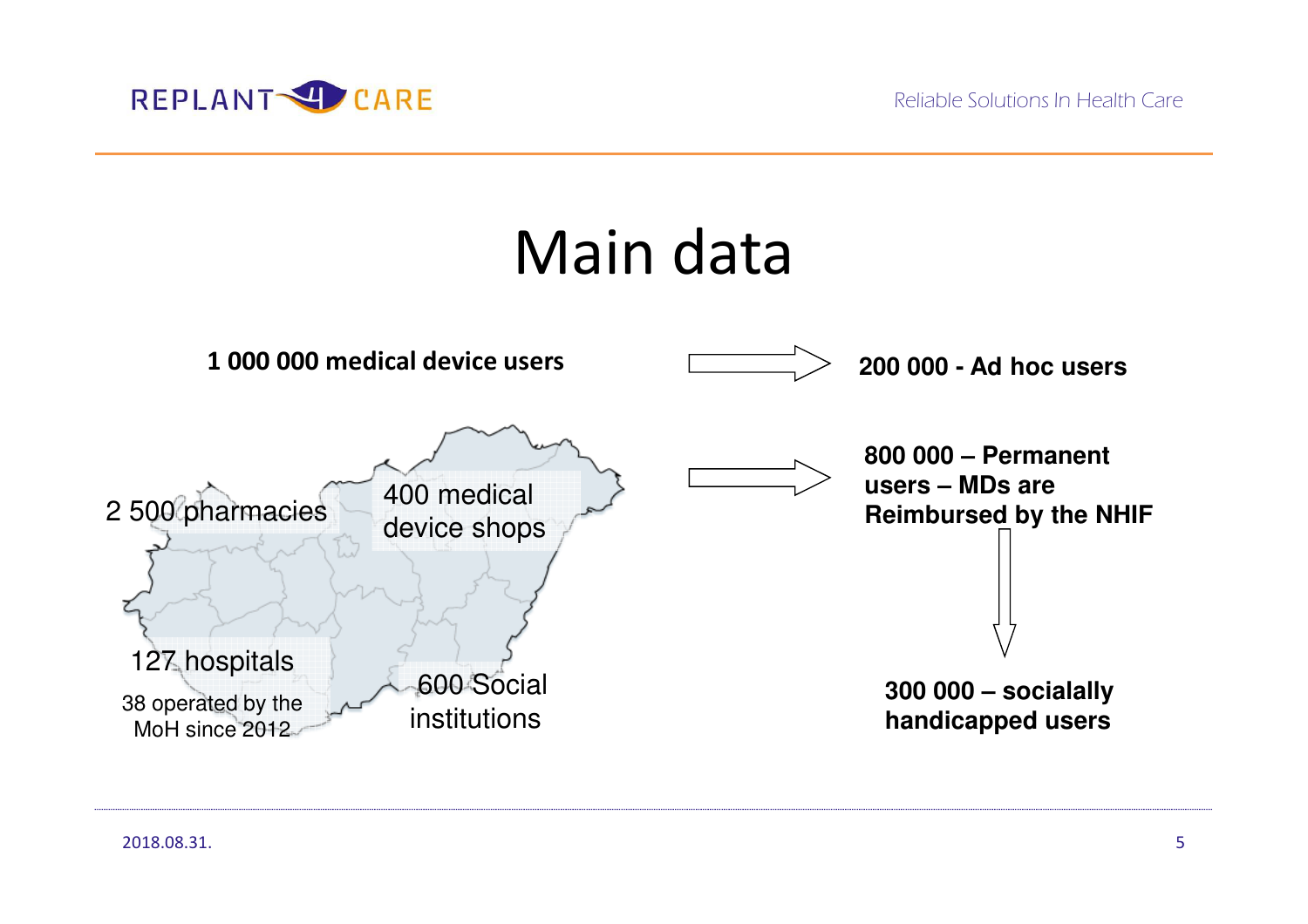

## Economic indicators

|                                       | 2011   | 2012    | 2013   | 2014    | 2015    | 2016    | 2017    |
|---------------------------------------|--------|---------|--------|---------|---------|---------|---------|
| <b>GDP</b>                            | 1,7%   | $-1,6%$ | 2,1%   | 4,2%    | 3,4%    | 2,2%    | 3,2%    |
| CONSUMPTION (annual variation in %)   | 0,7%   | $-2,2%$ | 0,2%   | 2,5%    | 3,4%    | 4,9%    | 3,2%    |
| REAL INCOME (annual variation in %)   | 2,4%   | $-3,4%$ | 3,1%   | 3,2%    | 4,4%    | 7,4%    | 4,2%    |
| <b>Unemployment Rate</b>              | 10,7%  | 10,6%   | 9,1%   | 7,1%    | 6,2%    | 4,4%    | 4,3%    |
| <b>Export (annual variation in %)</b> | 6,5%   | $-1,8%$ | 4,2%   | 9,1%    | 8,5%    | 3,4%    | 4,8%    |
| Import (annual variation in %)        | 4,4%   | $-3,5%$ | 4,5%   | 11,0%   | 6,4%    | 2,9%    | 8,1%    |
| Foreign Trade Balance (mrd EUR)       | 7,1    | 6,6     | 6,6    | 6,3     | 8,6     | 10,1    | 9,9     |
| Public Debt (% of GDP)                | 80,7%  | 78,2%   | 76,6%  | 75,7%   | 74,7%   | 74,1%   | 73,1%   |
| Inflation                             | 3,9%   | 5,7%    | 1,7%   | $-0,2%$ | $-0,1%$ | 0,4%    | 2,3%    |
| Nominal GDP (mrd HUF)                 | 28 304 | 28781   | 30 247 | 32 5 92 | 34 324  | 35 4 20 | 36 5 53 |
| <b>FX HUF/EUR (MNB)</b>               | 279,21 | 289,42  | 296,92 | 308,66  | 309,90  | 311,46  | 312,38  |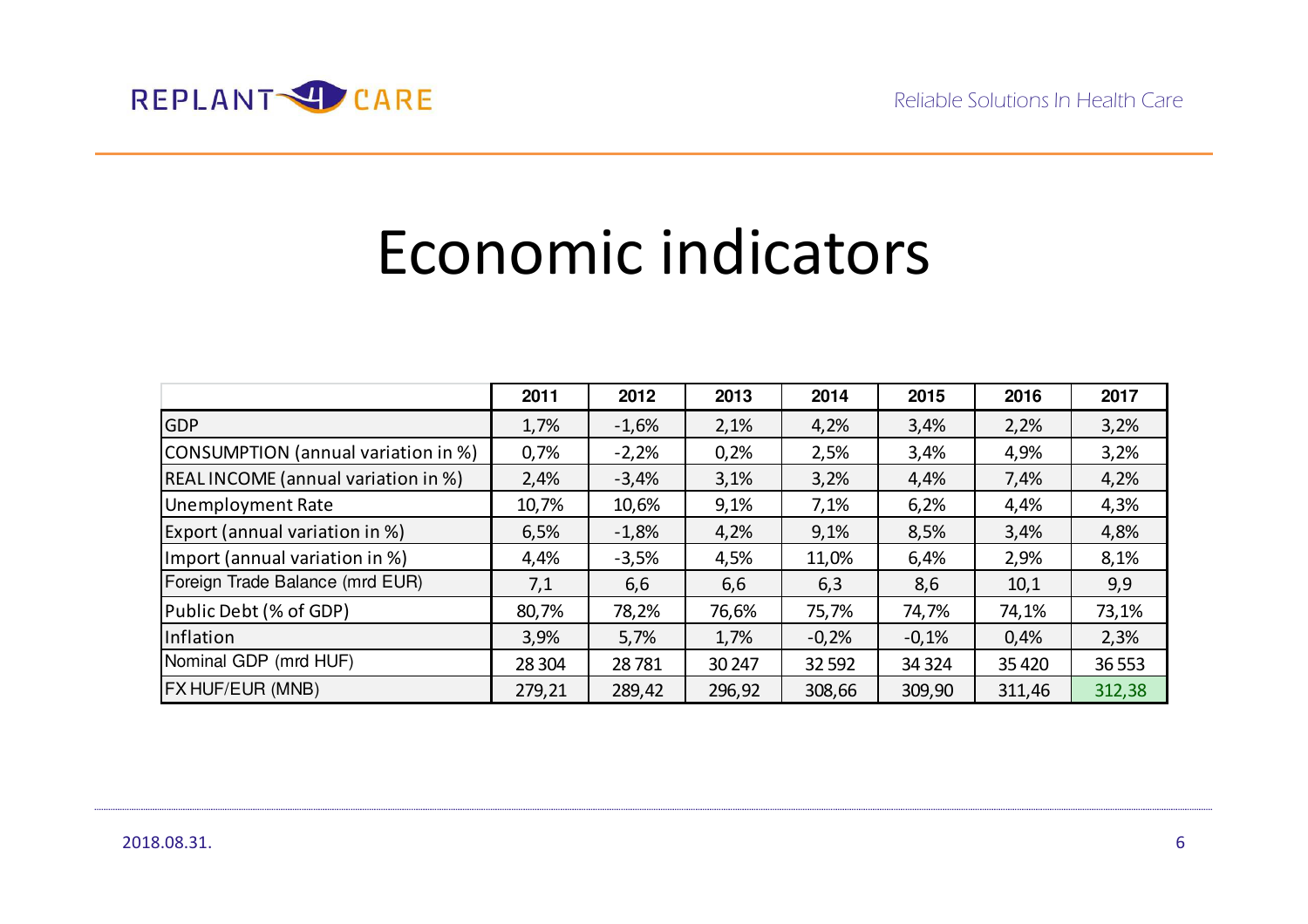

# Replant Group

- Our activities: distribution and manufacture of medical devices
- Mission: "Reliable Solutions in HealthCare"

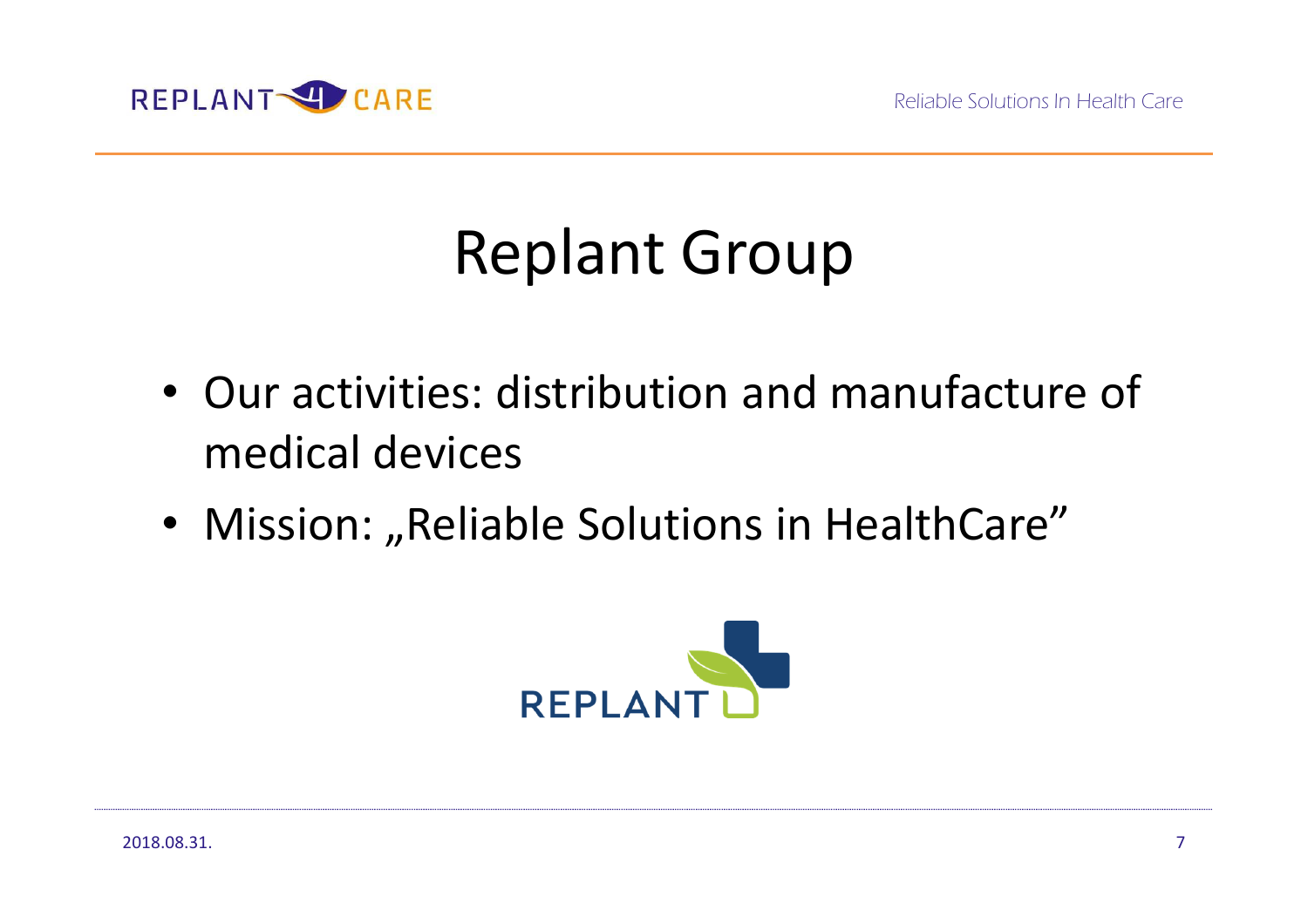

#### Replant 4 Care Ltd. is a part of Replant Group



Medical Devices for Community Care



Specialized for Hospital Supply

REPS 4 MED

Professional Field Rep. Services



Manufacturer of ortheses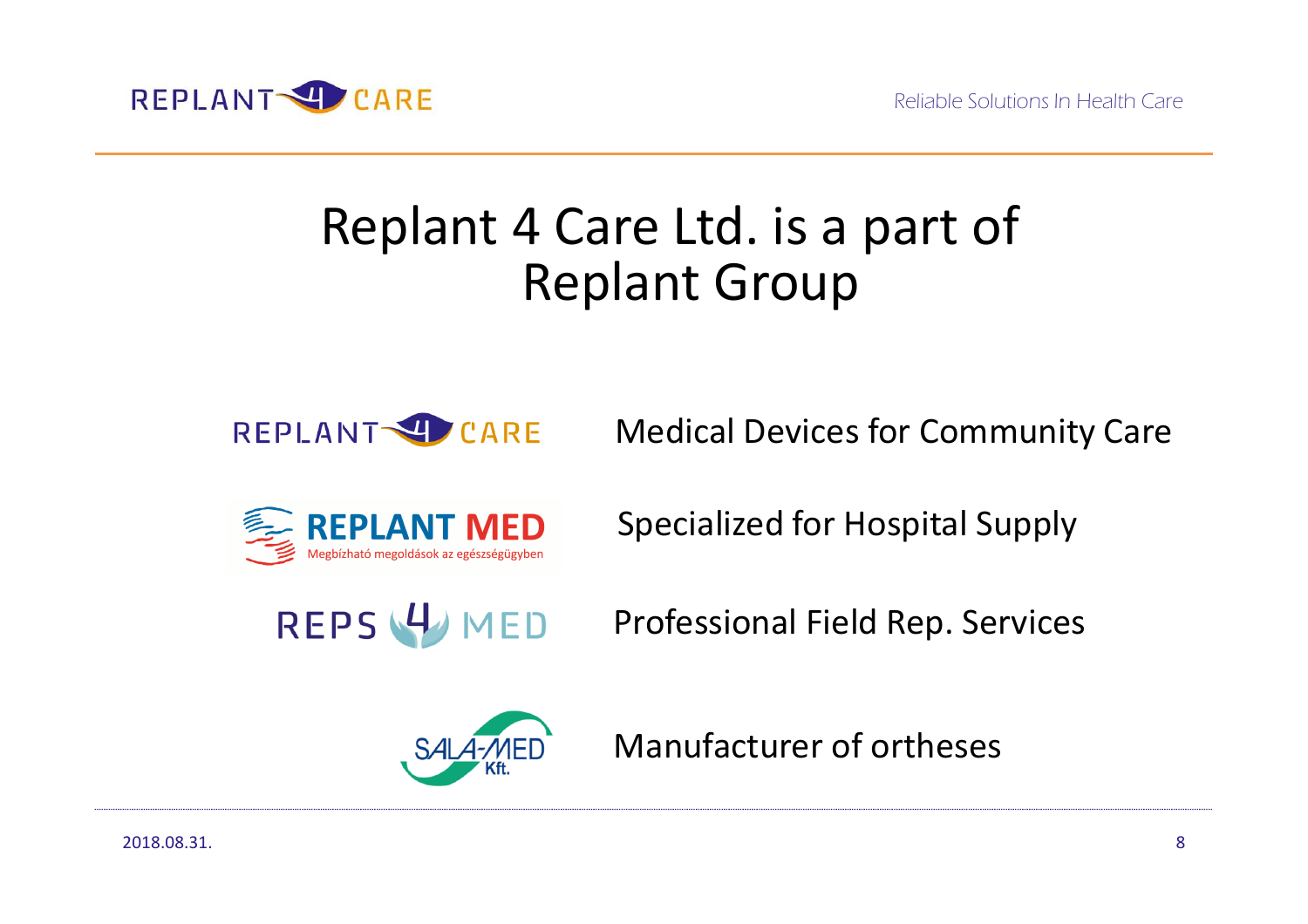







## Management

Zsolt JóbaiGeneral ManagerOwner of 70% shares

Péter Hanga Professional Managing DirectorOwner of 15% shares

Norbert KomendaFinance DirectorOwner of 15% shares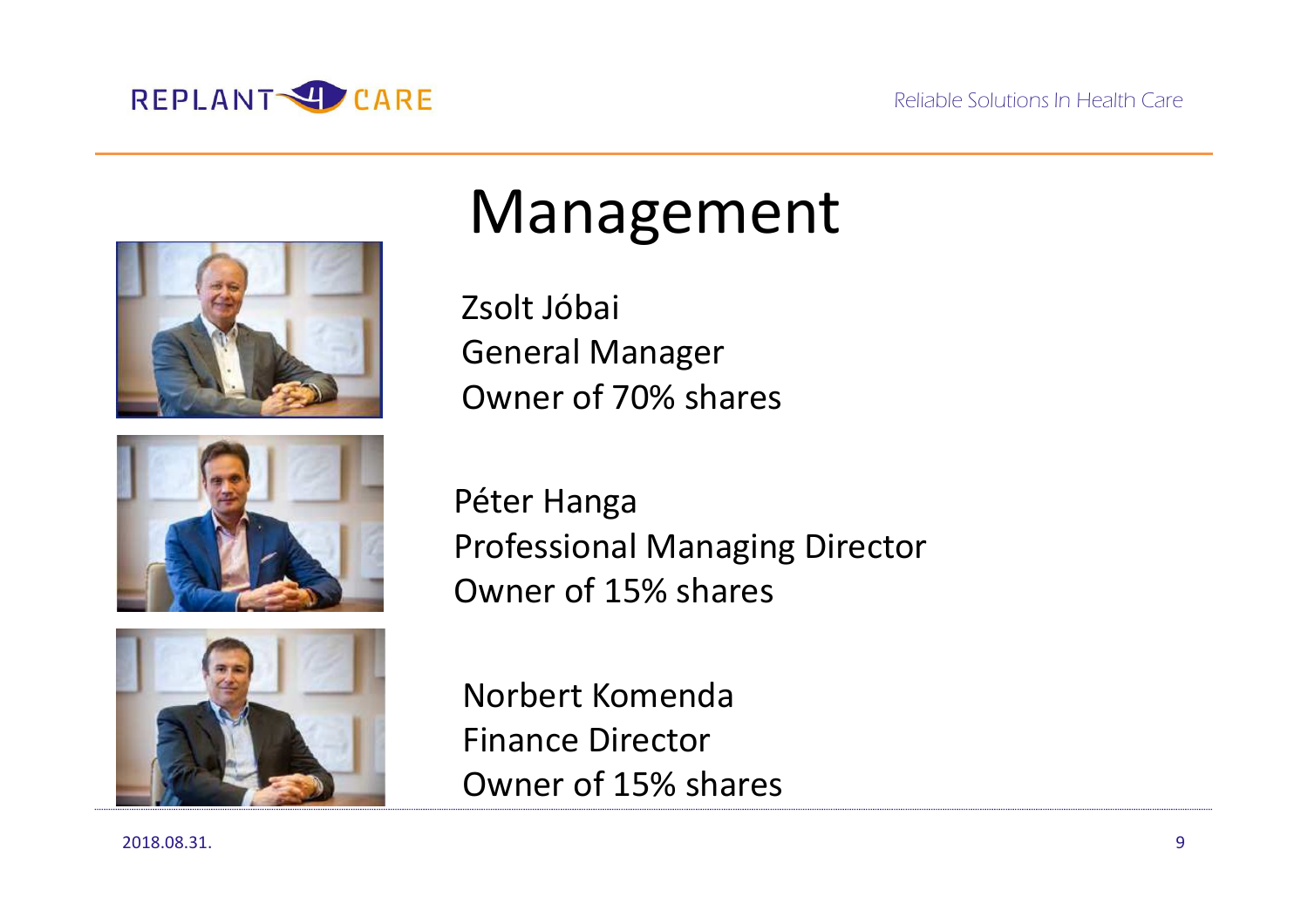Reliable Solutions In Health Care



# Community market

Reimbursed MDs

2018.08.31.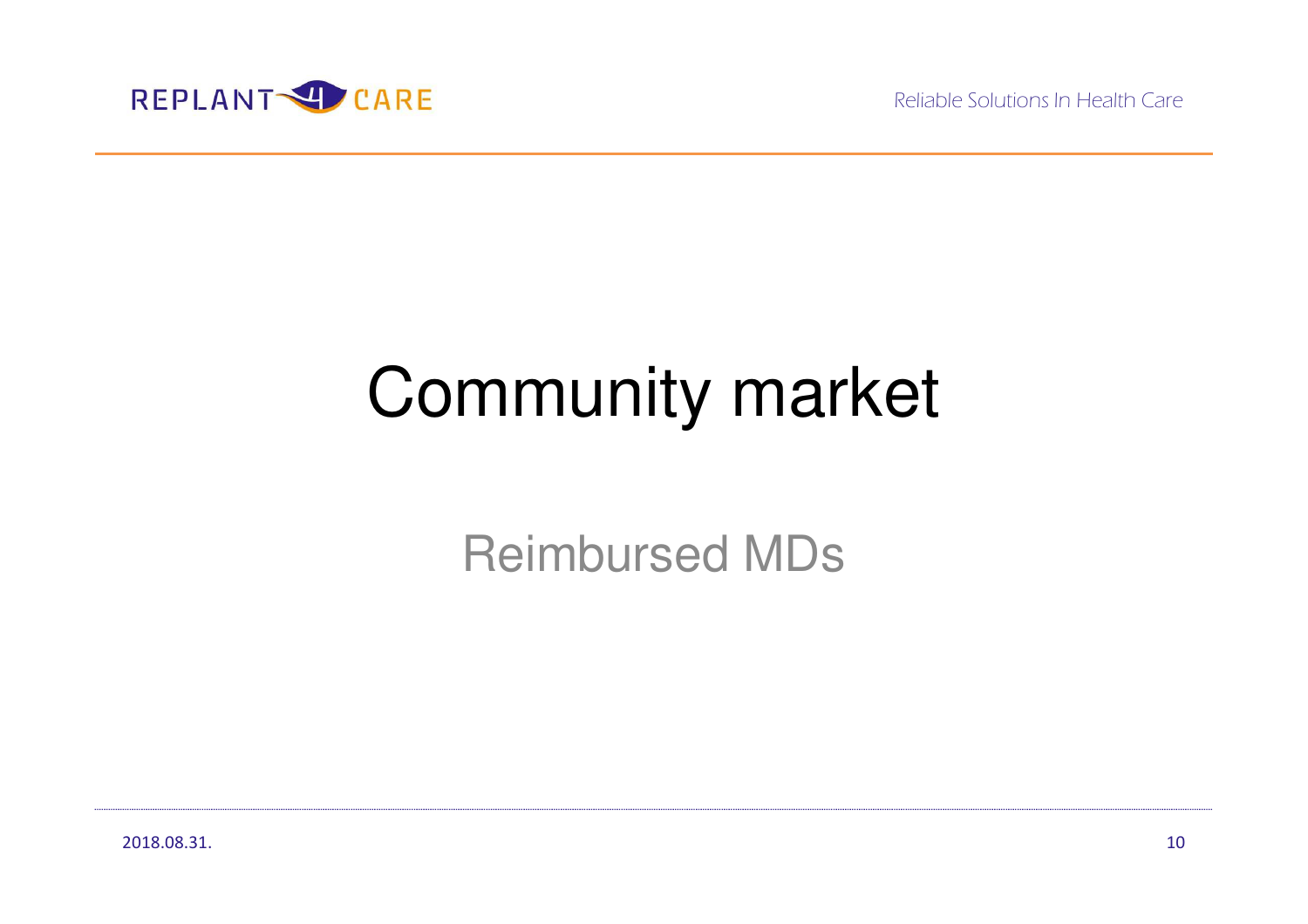

### Community segment

- $\bullet$  Social security system: almost all the Hungarians are covered by National Health Insurance
- $\bullet$  Outpatient (home-care and elderly homes)
	- REIMBURSEMENT:
		- $\bullet$ Medicines and medical devices can be prescribed by professionals.
		- $\bullet$ Nurses are not authorized for giving prescriptions
		- • Products are usually reimbursed at 80% (exception: ostomy at 98%)
		- • Cheapest products can be reimbursed at 100% for socially handicapped people (with low income).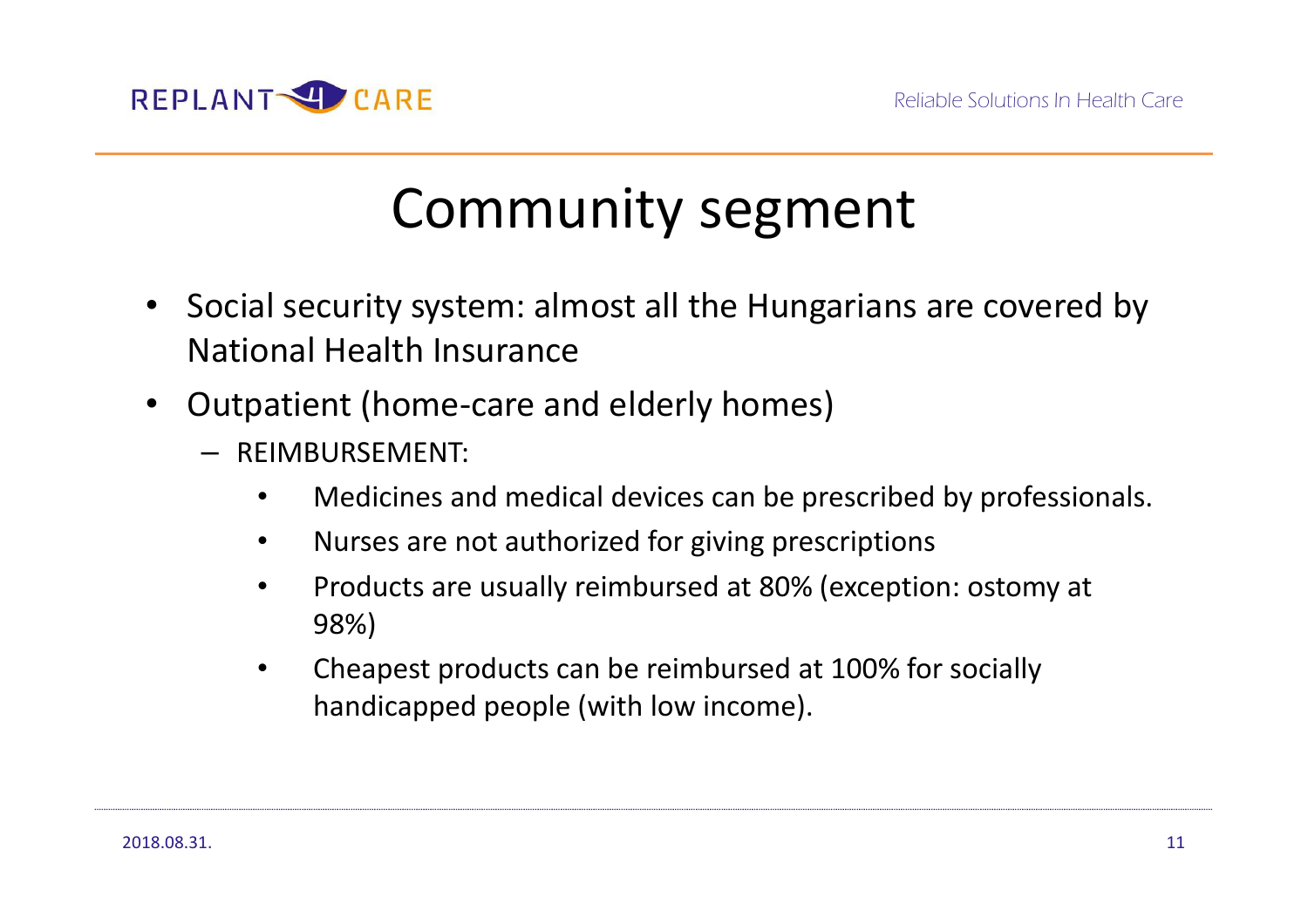

## NHIF Main ExpendituresCommunity Market (M HUF)

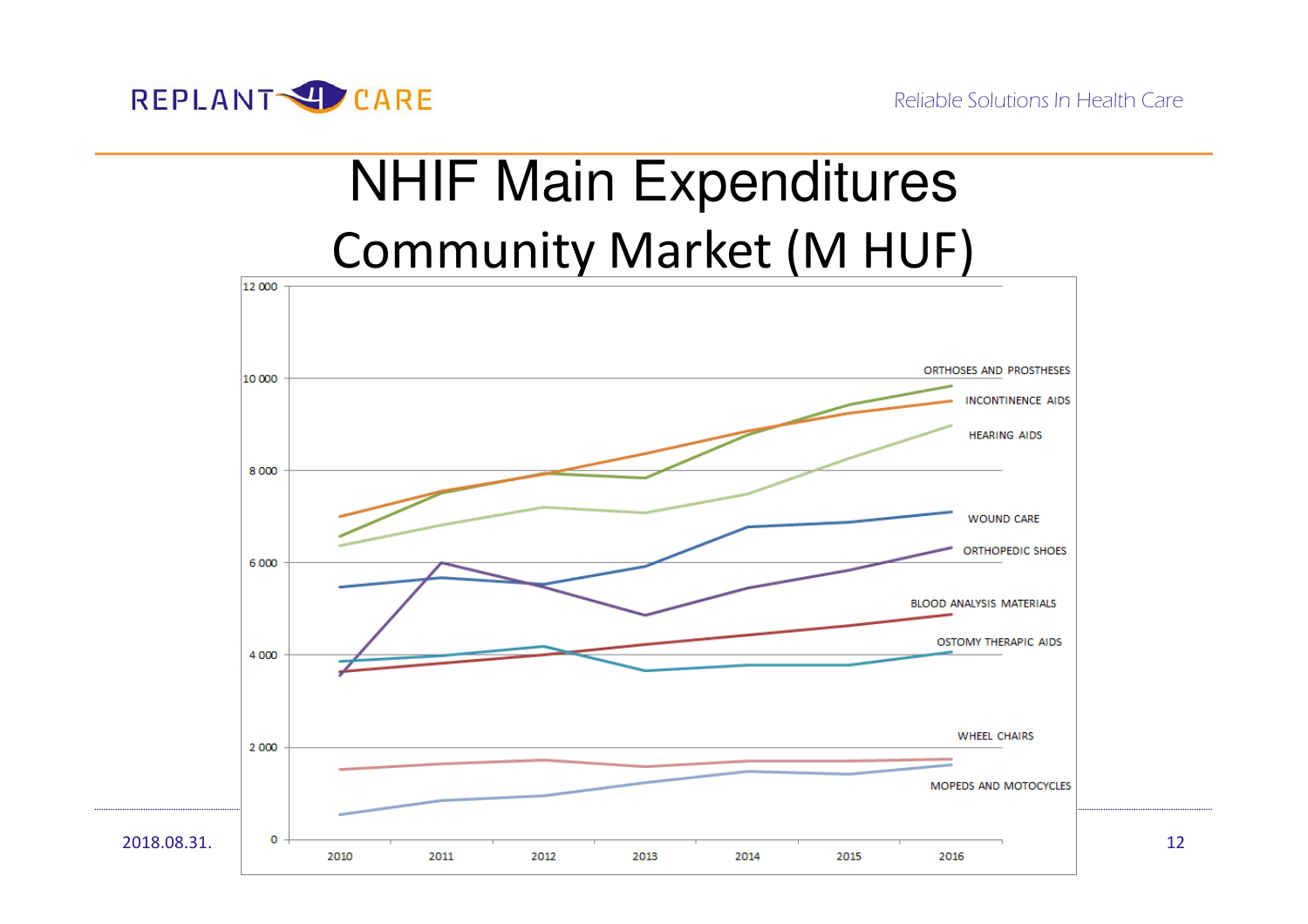

# Main product groups in R4C

- Ostomy Care Products
- –Wound dressings
- $-$  Compression bandages and stockings
- Wheelchair cushions for pressure sore prevention
- $-$  Incontinence pads and diapers
- –Urinary catheters
- $-$  Skin clean and care products
- $\bullet$  Manufacturers: Attends, ConvaTec/Unomedical, KOB, Medi, Sanyleg, Trulife, Tytex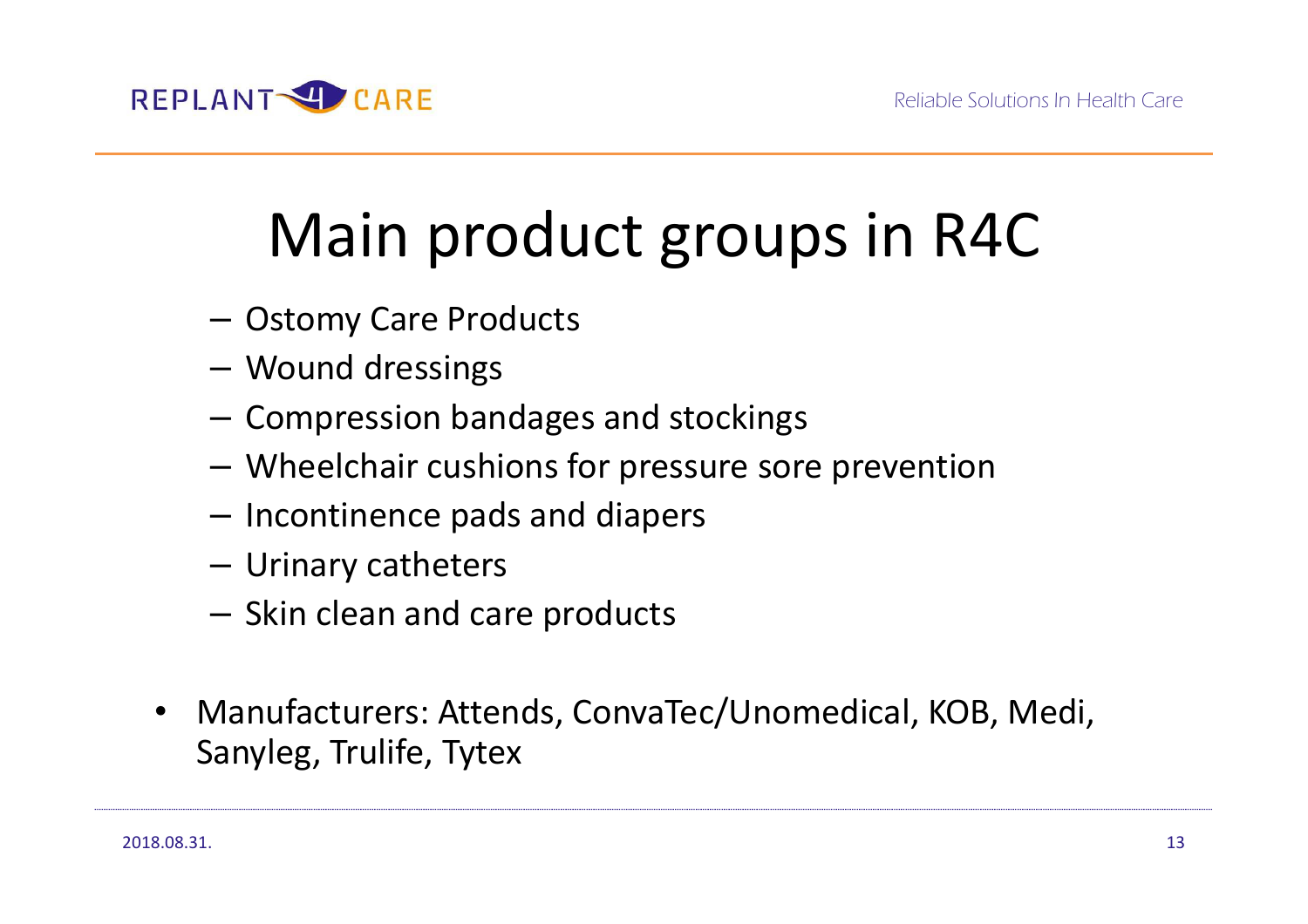



2018.08.31.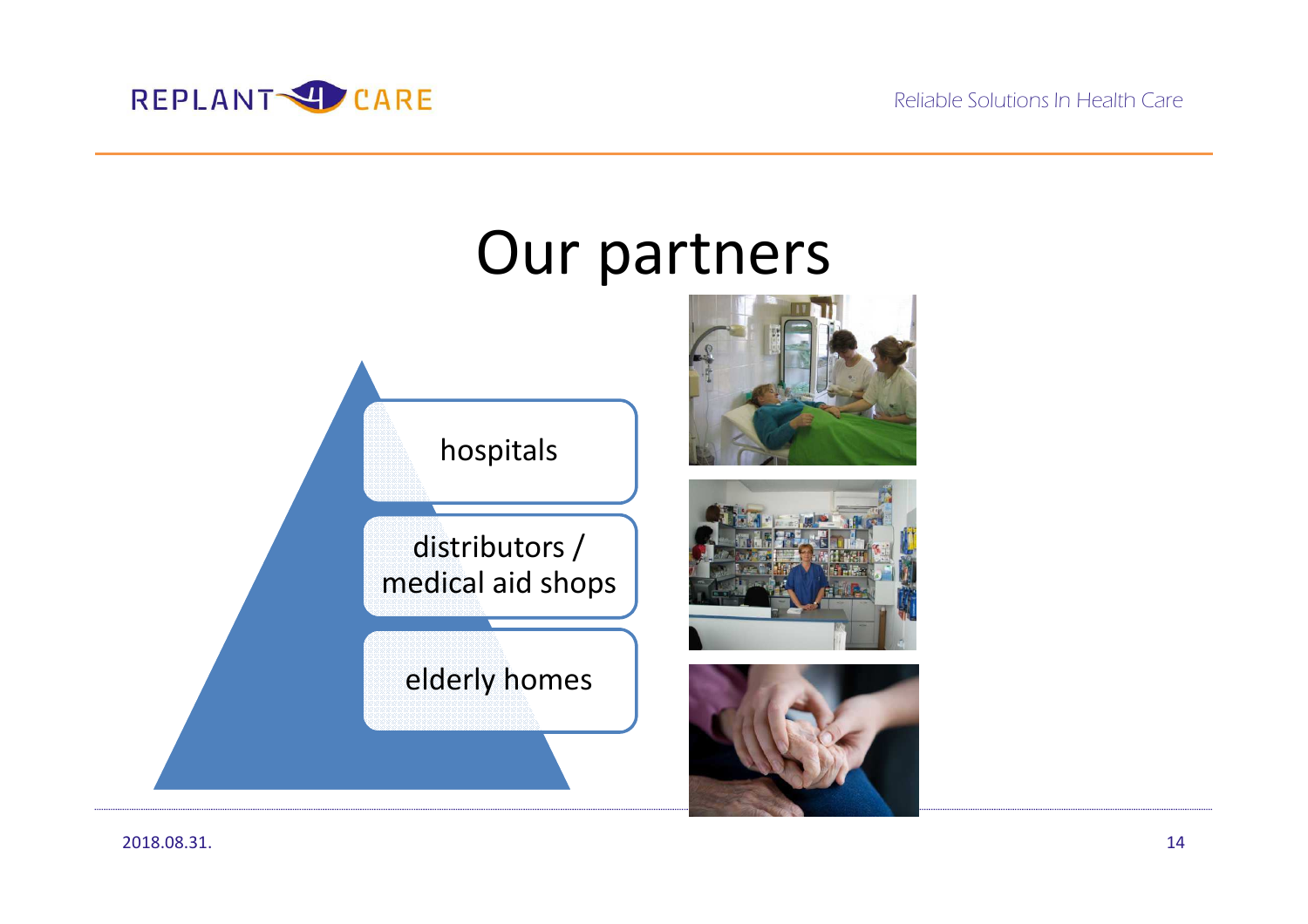

### Market shares(data from National Sick Fund)



Replant has eben market leader in Hungary with ConvaTec products for 25 years

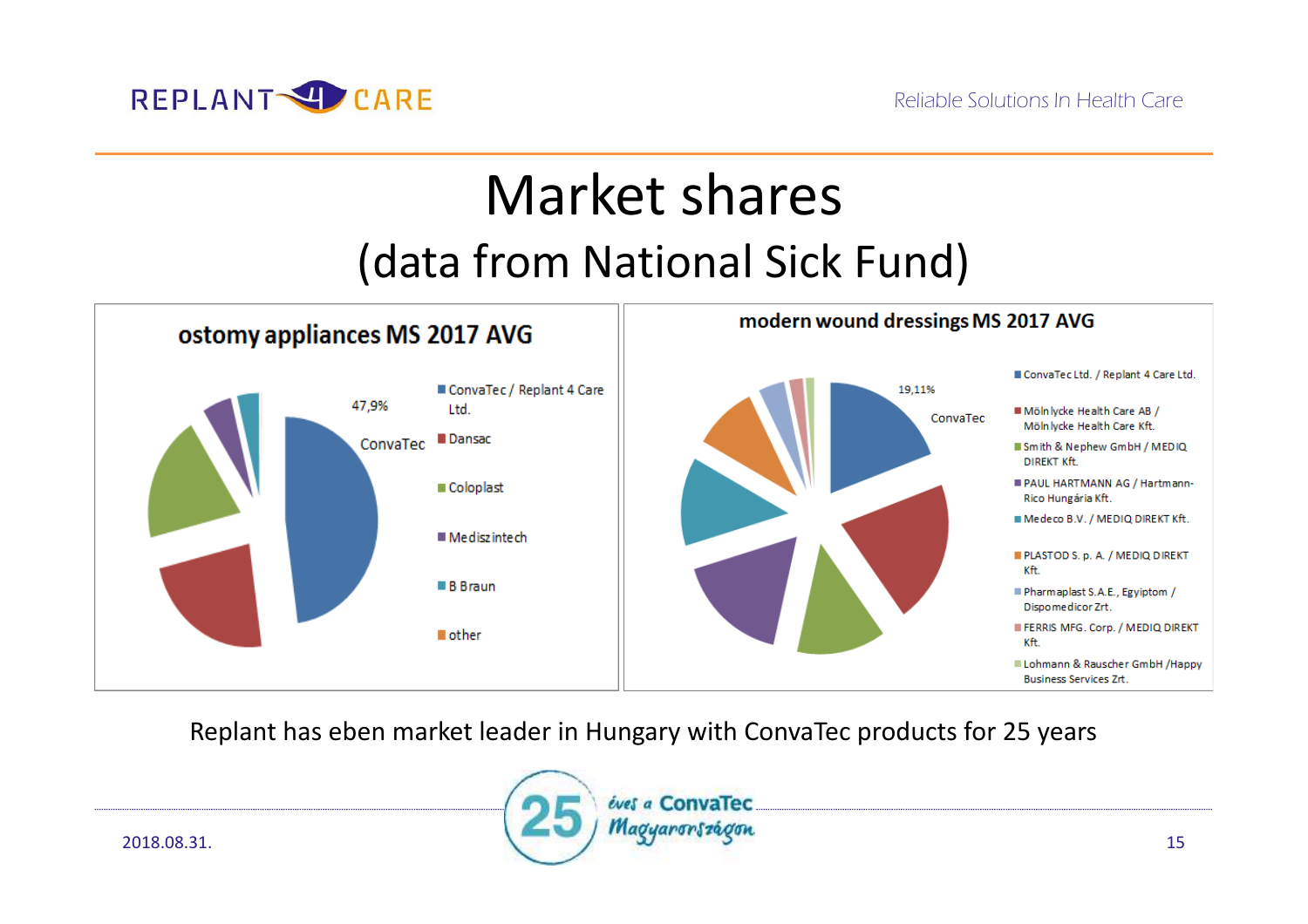

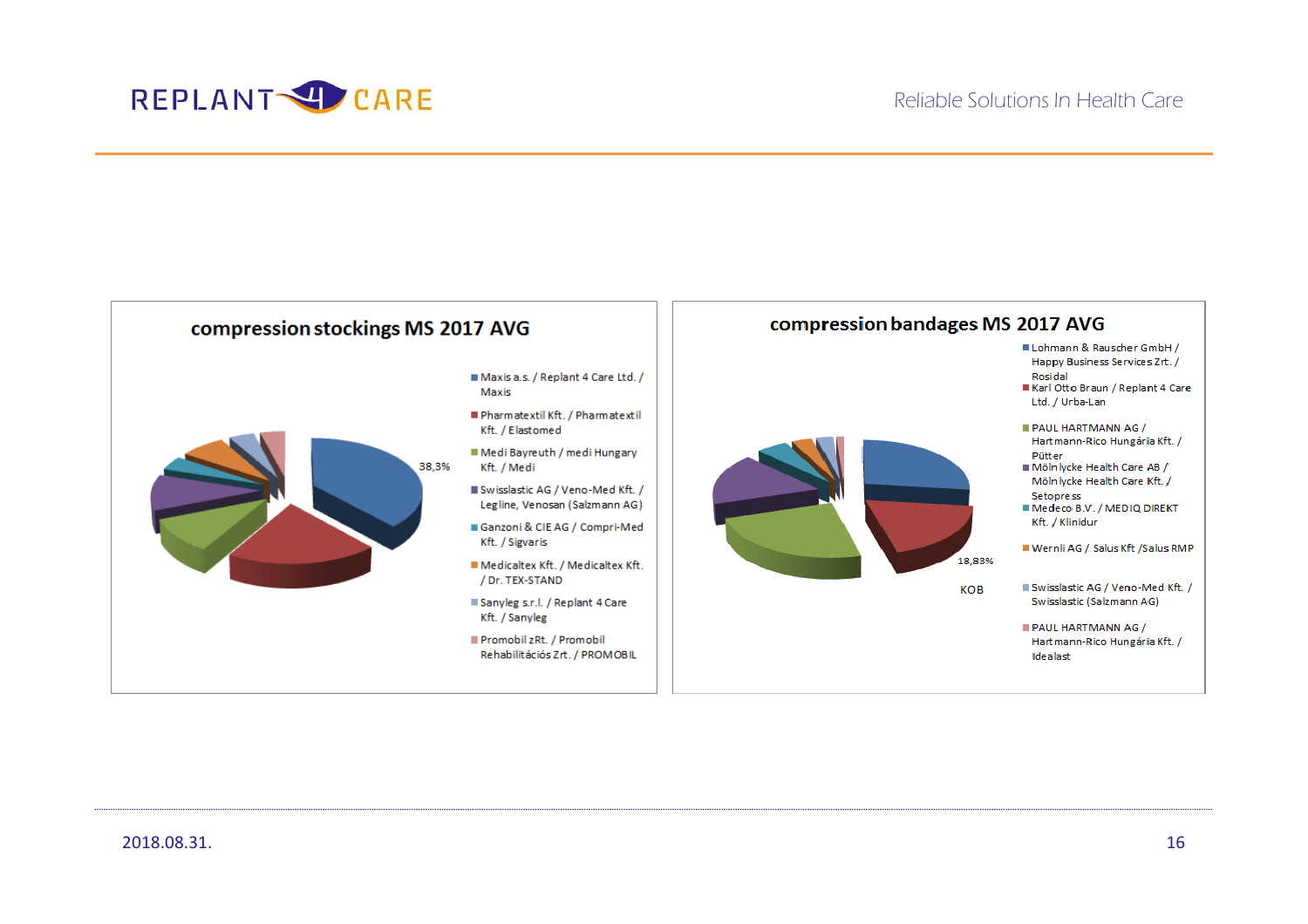



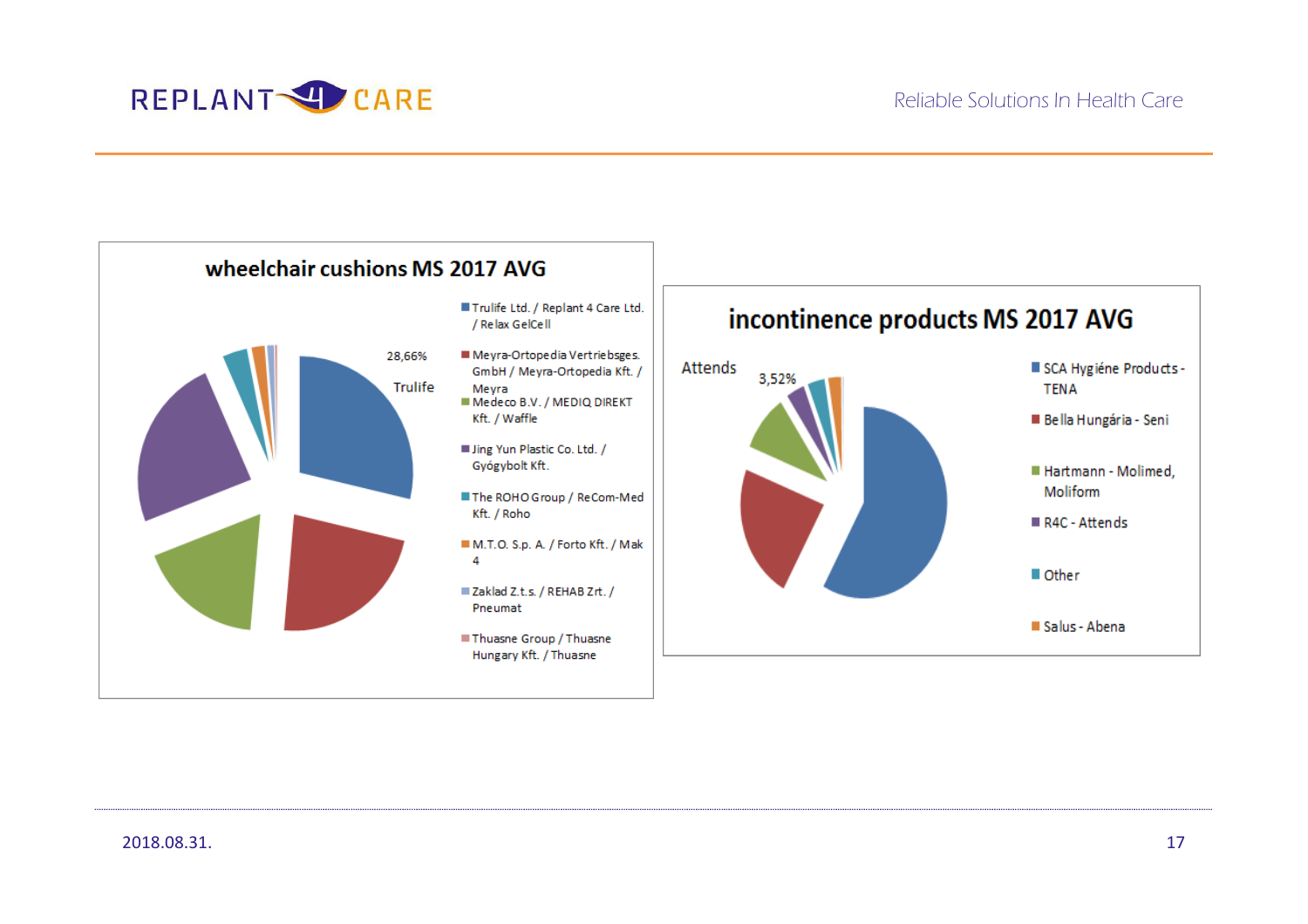

### Our services for ostomy patients



-website section for ostomy patients

-advice and help in several topics

- -promoting ConvaTec accessories
- ▅ www.sztóma.hu

-basic information, preparing for surgery, about stoma, product types, links to www.replant4care.hu

 18%C3%B3ma\_%28orvostudom%C $\blacksquare$  Wikipedia link (Hungarian) https://hu.wikipedia.org/wiki/Szt3%A1ny%29

**TÁRSASÁGI ÉLET TESTMOZGÁS FÜRDÉS, ÚSZÁS ÖLTÖZKÖDÉS UTAZÁS SZAGSEMLEGESÍTÉS ÉTKEZÉS RECEPTEK INTIMITÁS TANÁCSADÁS** 

2018.08.31.